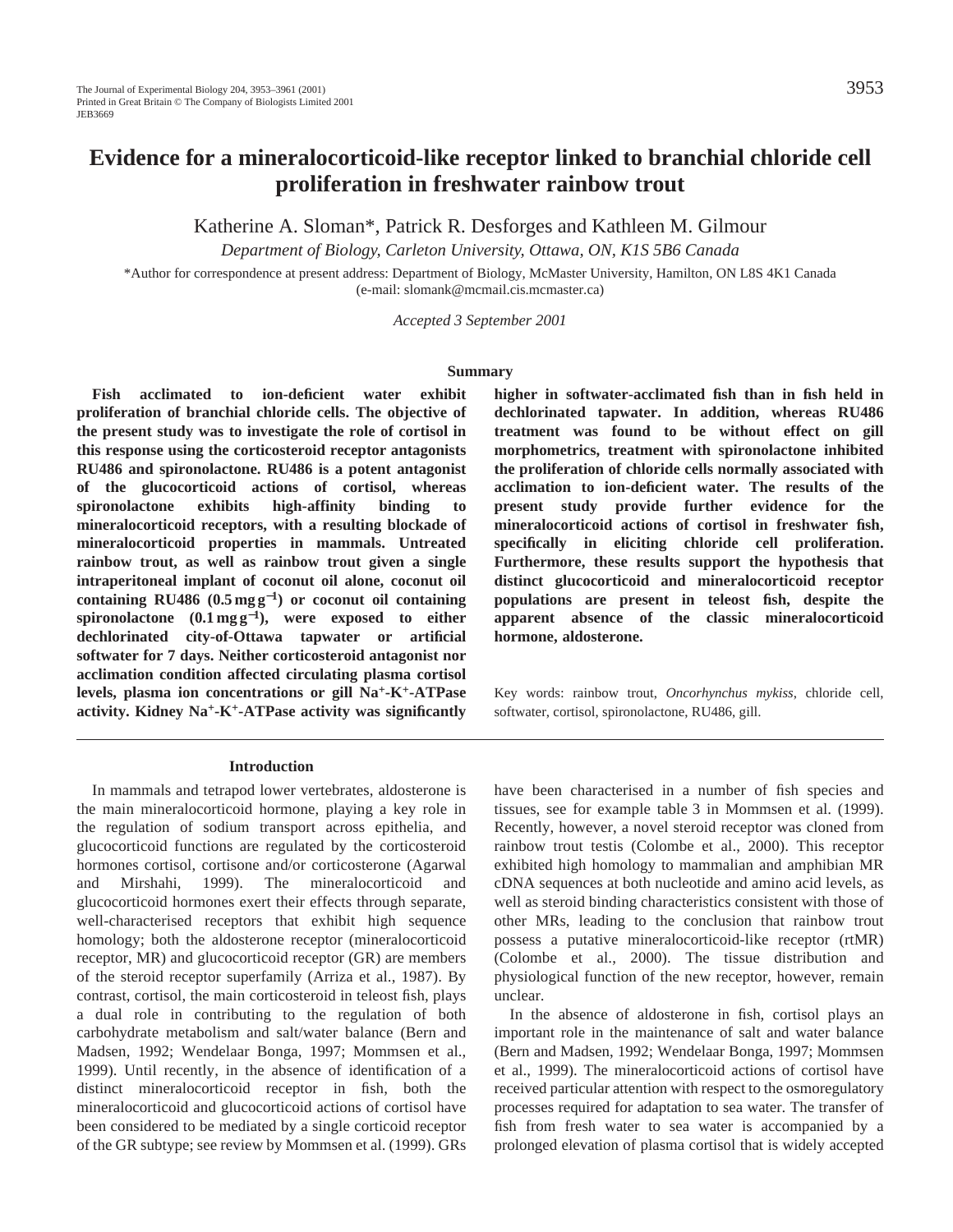to contribute to seawater acclimation by stimulating the proliferation and differentiation of ion-transporting chloride cells within the gill epithelium, as well as by stimulating Na+- K+-ATPase activity within osmoregulatory organs including the gill, intestine and kidney (Madsen et al., 1995; Marshall et al., 1999; Seidelin et al., 2000) (for reviews, see Bern and Madsen, 1992; McCormick, 1995).

Cortisol also appears to contribute to the ionic/osmotic regulation of freshwater fish. Cortisol treatment induces chloride cell proliferation (Laurent and Perry, 1990; Laurent et al., 1994; Bindon et al., 1994; Dang et al., 2000) and increases whole body and/or branchial ion (Na<sup>+</sup>, Ca<sup>2+</sup>, Cl<sup>−</sup>) influx in freshwater rainbow trout (Perry and Laurent, 1989; Flik and Perry, 1989; Laurent and Perry, 1990; Bindon et al., 1994). In addition, transient elevations of plasma cortisol concentrations have been found to be associated with exposure of rainbow trout to water deficient in NaCl,  $Ca^{2+}$  or both (Perry and Wood, 1985; Perry and Laurent, 1989; Flik and Perry, 1989). Softwater-acclimated fish experience a chloride cell proliferation (for reviews, see Laurent and Perry, 1991; Perry and Laurent, 1993; Perry, 1997) that is believed to contribute to the maintenance of ionic homeostasis by enhancing branchial ion uptake, e.g. Perry and others (Perry and Wood, 1985; Perry and Laurent, 1989; Flik and Perry, 1989; Greco et al., 1996), and cortisol is hypothesised to play a role in this process by stimulating the chloride cell proliferation (Perry and Laurent, 1989; Flik and Perry, 1989). However, despite several studies that have highlighted an apparent association between the elevation of plasma cortisol concentrations in freshwater fish and chloride cell proliferation, the proximate stimulus for chloride cell proliferation during softwater acclimation remains poorly understood.

The present study was thus conceived with two aims. Firstly, the hypothesis that cortisol contributes to chloride cell proliferation in rainbow trout during softwater acclimation was tested by blocking cortisol receptors in fish exposed to iondeficient water and examining gill morphology. Secondly, by using both the GR antagonist RU486, which has been shown to have antiglucocorticoid effects in fish (for a review, see Mommsen et al., 1999), and spironolactone, a known MR antagonist in amphibians and higher vertebrates (Delyani, 2000), the hypothesis that rainbow trout possess distinct populations of glucocorticoid and mineralocorticoid receptors was tested.

### **Materials and methods**

#### *Experimental animals*

Rainbow trout (*Oncorhynchus mykiss* Walbaum; 38.0±0.6 g; experimental *N*=144) of either sex were obtained from Linwood Acres Trout Farm (Campbellcroft, Ontario, Canada). Fish were maintained on a 12 h:12 h L:D photoperiod in large fibreglass aquaria supplied with flowing, aerated and dechlorinated city-of-Ottawa tapwater at 13 °C. Trout were fed to satiation on alternate days on a diet of commercial trout

pellets and were allowed at least 2 weeks to acclimate to the holding conditions before any experiments were performed.

## *Acclimation conditions and experimental protocol*

Fish were randomly allocated to one of four treatment groups (*N*=24 in each group); untreated, sham, RU486-treated or spironolactone-treated. In each case, the trout were anaesthetised in a solution of benzocaine  $(0.05 \,\text{mg}\,\text{ml}^{-1})$ , fork length and mass were recorded, and a fin was either clipped or marked with Alcian Blue dye, according to the treatment group to which the fish was allocated. All fish except those in the untreated group were also given a single intraperitoneal injection of warm hydrogenated coconut oil  $(0.005 \text{ ml g}^{-1}$  body mass) alone (sham group), or containing RU486 (0.5 mg g<sup>-1</sup>; mifepristone, Sigma) or spironolactone  $(0.1 \,\text{mg}\,\text{g}^{-1}; \,\text{Sigma}).$ 

Half of the fish in each treatment group were maintained in dechlorinated city-of-Ottawa tapwater (control groups, *N*=12 in each group), while the remainder (*N*=12 in each group) were provided with dechlorinated tapwater diluted with reverse osmosis (RO) water (artificial softwater; see Table 1 for water ion concentrations). Fish were exposed to the softwater condition by a gradual increase in the proportion of RO water over a 24 h period until the final conditions were met; day 1 of softwater exposure was taken to be the first day in full-strength artificial soft water. Softwater-acclimated fish were fed to satiation daily, the quantity of food consumed was recorded, and the control fish were fed accordingly (average=2.6 % of body mass per day).

After 7 days, all fish were killed by anaesthetic overdose, fork lengths and mass were recorded, and a blood sample (0.5 ml) was withdrawn by caudal puncture. The 7-day acclimation period was chosen to balance the contrasting requirements of sufficient time for chloride cell proliferation to occur (Greco et al., 1996), and the expected duration of effectiveness of the cortisol receptor blocker implants. Blood samples were centrifuged and separated plasma was frozen in liquid N2 and stored at −80 °C for later analysis of plasma cortisol (*N*=6 for each group) or ion (*N*=6 for each group) concentrations. Tissue samples were then collected for microscopy ( $N=6$  for each group) or analysis of Na<sup>+</sup>-K<sup>+</sup>-

Table 1. *Water ion concentrations for the control (city-of-Ottawa dechlorinated tapwater) and softwater (artificial softwater) conditions to which rainbow trout were acclimated*

| [Ion]<br>$\pmod{l^{-1}}$ | City-of-Ottawa<br>dechlorinated tapwater | Artificial softwater                 |
|--------------------------|------------------------------------------|--------------------------------------|
| $Na+$                    | $0.163 \pm 0.003(39)$                    | $0.032 \pm 0.002$ (63) <sup>*</sup>  |
| $K^+$                    | $0.021 \pm 0.002$ (39)                   | $0.007 \pm 0.0004$ (63) <sup>*</sup> |
| $Ca^{2+}$                | $0.397 \pm 0.009(39)$                    | $0.096 \pm 0.005(63)^{*}$            |
| $\Gamma$                 | $0.173 \pm 0.008$ (28)                   | $0.050 \pm 0.004$ (58)*              |

Values are means  $\pm$  1 s.E.M. (*N*).

\*Significant difference from the corresponding control value (Student's *t*-test or Mann–Whitney rank sum test, *P<*0.05).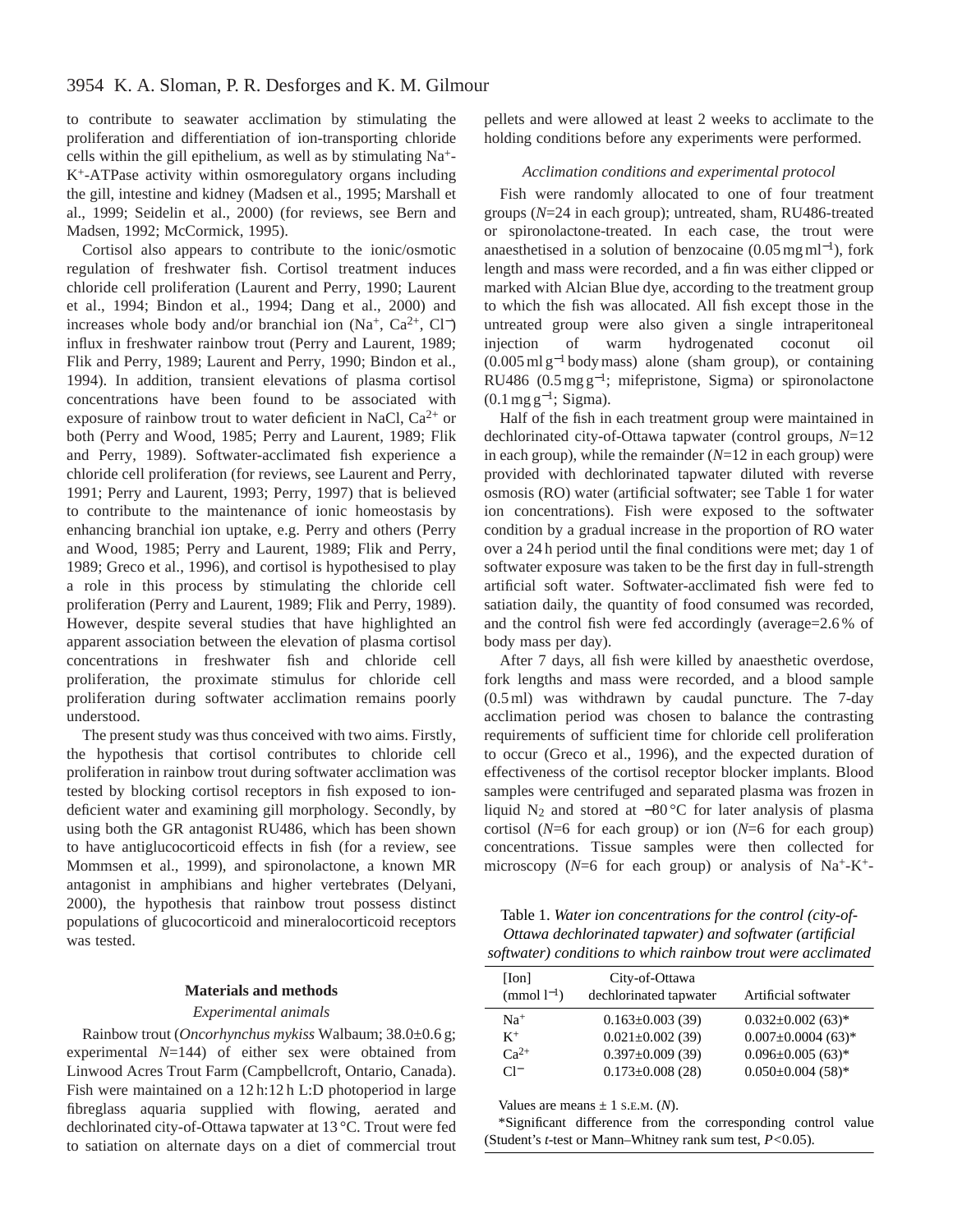ATPase activity (*N*=6 for each group). Gill and kidney tissue samples were collected for analysis of  $Na^+ - K^+$ -ATPase activity. The heart was exposed *via* a ventral mid-line incision and a cannula (PE160) was inserted through the ventricle into the ventral aorta. Heparinised saline (10 i.u. ml−<sup>1</sup> sodium heparin in 0.9 % NaCl; 20 ml) containing isoproterenol (as a vasorelaxant; 10<sup>−</sup>6mol l−1) was then infused with a 60 ml syringe. All gill arches were removed from the fish, and the filaments were cut from the arches and frozen in liquid  $N_2$ . The trunk kidney was stripped out and immediately frozen in liquid N2. Tissue samples were stored at −80 °C until analysis (up to 6 months).

For microscopy, the left second gill arch was excised and rinsed in 0.9 % saline. Small samples of filaments were removed and fixed in buffered glutaraldehyde (5 % glutaraldehyde in phosphate buffer; 1 h; 4 °C). The gill tissue was stained with an osmium-zinc iodide preparation (1:4 2 % OsO4:3% ZnI<sub>2</sub>; 18h; 20 $^{\circ}$ C), which causes a reduction of osmic acid to osmium, blackening the phospholipids. Following staining, the tissues were dehydrated in an ethanol series (30 %, 50 %, 75 % and 95 %, followed by 100 % ethanol (twice), 20 min in each; 20 °C), rinsed in Histochoice® (2× 20 min; 20 °C) and Paraplast® (2× 20 min; 55 °C), embedded in Paraplast<sup>®</sup>, and cut into  $7 \mu m$  sections.

In a separate experiment, the time course of any changes in plasma cortisol concentrations resulting from acclimation to ion-poor water was assessed. A group (*N*=60) of (untreated) trout was exposed to softwater as described above. After exposure to softwater at 24, 48, 72, 96, 120, 144 and 168 h, six fish were removed from the tank and killed by anaesthetic overdose. A blood sample (0.5 ml) was withdrawn by caudal puncture and centrifuged, and the separated plasma was frozen in liquid N<sub>2</sub> and stored at  $-80$  °C for later analysis of plasma cortisol concentrations.

# *Gill morphology*

Eight slides, with eight sections per slide, were prepared for each fish, producing a total of 64 sections per fish. Slides were viewed using a light microscope (25× objective; Leitz Dialux microscope) and digital images were acquired (JVC TK1381 1/2"CCD digital video colour camera, 470 lines resolution PCI Image Capture card). Six images each for four fish from each treatment group were captured from randomly selected sections; the slide was positioned so that the field of view contained approximately seven lamellae and a small portion of the filament at the bases of the lamellae. For quantification, the gill tissue area in a picture was recorded using Scion Image software and the number of chloride cells per unit tissue area was calculated by visually counting the stained cells (Fig. 1). The thickness of the lamellae was measured (two measurements per image) and also the interlamellar distance (two measurements per image) (Fig. 1). The value for each fish was taken as the mean of the values for the six images.

# *Analytical techniques*

Water and plasma Na<sup>+</sup>, Ca<sup>2+</sup> and K<sup>+</sup> concentrations were

determined by flame emission spectrophotometry (Varian, model SpectraAA 250 Plus). Cl<sup>−</sup> concentrations in water and plasma were determined by a mercuric thiocyanate spectrophotometric assay method. A commercial radioimmunoassay (ICN Pharmaceuticals) was used for the measurement of plasma cortisol concentrations. Na+-K+- ATPase activities in gill and kidney tissue homogenates were measured according to the method of McCormick (1993). In brief, samples were thawed on ice and homogenised for 30 s in SEID buffer (150 mmol l−<sup>1</sup> sucrose, 10 mmol l−<sup>1</sup> EDTA and 50 mmol l−<sup>1</sup> imidazole at pH 7.3 with 0.1 % w/v sodium deoxycholate), then centrifuged for 1 min at 5000 *g*. Samples  $(10 \mu l)$  of the resultant supernatant were run in two sets of duplicates in a 96-well microplate, one set containing only assay mixture (300 i.u. lactate dehydrogenase, 375 i.u. pyruvate kinase, 2.1 mmol l<sup>-1</sup> phosphoenolpyruvate, 2.6 mmol l<sup>-1</sup> ATP, 0.17 mmol l<sup>-1</sup> NADH, 50 mmol l<sup>-1</sup> imidazole, 47 mmol l−<sup>1</sup> NaCl, 2.6 mmol l−<sup>1</sup> MgCl2, and 10.5 mmol l−<sup>1</sup> KCl, pH 7.5), and the other containing assay mixture plus 0.4 mmol l−<sup>1</sup> ouabain. Na+-K+-ATPase activity was determined by subtracting the oxidation rate of NADH to NAD in the presence of ouabain from that in the absence of ouabain. Absorbance was measured at 340 nm using a SpectraMAX 340PC microplate reader (Molecular Devices). Supernatant total protein levels were measured using the Bradford method allowing  $Na^+ - K^+ - ATP$ ase activities to be expressed as  $\mu$ mol ADP mg<sup>-1</sup> protein h<sup>-1</sup>.

#### *Statistical analyses*

Data are presented as mean values  $\pm$  1 s.E.M. Statistical differences among the two acclimation conditions (control or softwater) and four treatment groups (untreated, sham, RU486 treated and spironolactone-treated) in plasma cortisol concentrations, plasma ion levels, gill morphometric variables and tissue Na+-K+-ATPase activities were assessed using twoway analysis of variance (ANOVA) followed by Bonferroni's *post hoc* multiple-comparisons test, as appropriate. Bonferroni's test was used to make comparisons against controls, which were designated as untreated fish (treatment) and dechlorinated tapwater (acclimation condition). The effect of acclimation time on plasma cortisol concentrations was assessed by means of a one-way ANOVA. Comparisons in water ion levels between tapwater and softwater were carried out using Student's *t*-tests. Where assumptions of normality or equal variances were violated, equivalent non-parametric statistical analyses were employed. The fiducial limit of significance in all analyses was 5 %.

#### **Results**

Neither acclimation condition (control *versus* softwater) nor treatment (untreated, sham, RU486-treated or spironolactonetreated) had any significant effect on plasma cortisol concentrations at 7 days (Table 2). Moreover, in a separate group of (untreated) fish in which plasma cortisol levels were measured at 24 h intervals during a 7-day acclimation to soft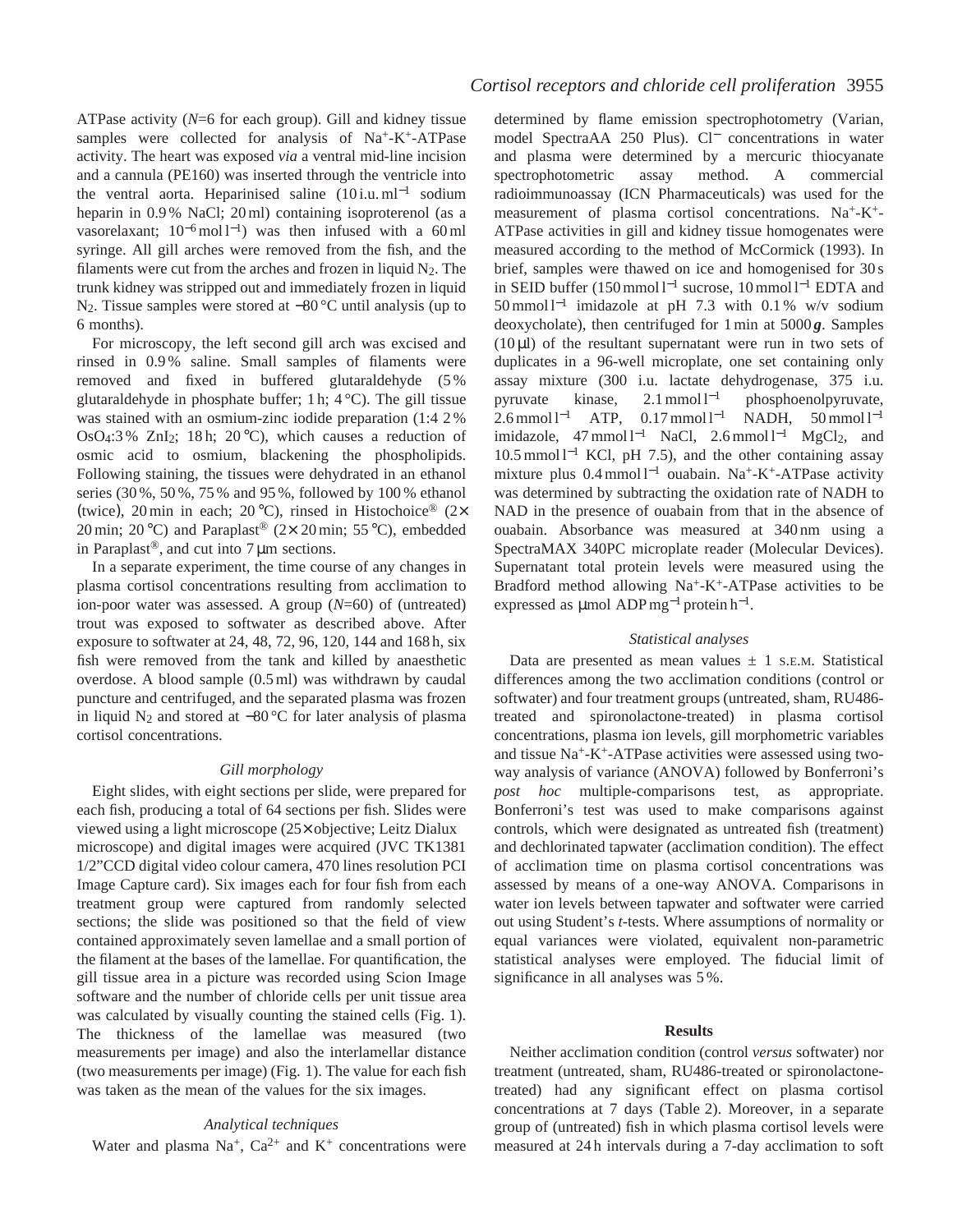Table 2. *Plasma cortisol concentrations in control and softwater-acclimated rainbow trout in untreated, sham, RU486-treated or spironolactone-treated groups*

| Treatment      | City-of-Ottawa<br>dechlorinated tapwater | Artificial<br>softwater |
|----------------|------------------------------------------|-------------------------|
| Untreated      | $1.32 + 0.17$                            | $1.14 + 0.07$           |
| Sham           | $3.48 \pm 1.13$                          | $1.93 + 0.25$           |
| <b>RU486</b>   | $7.82 + 6.46$                            | $3.46 \pm 1.11$         |
| Spironolactone | $1.64 + 0.23$                            | $3.47 + 1.13$           |

Cortisol levels were determined after 7 days of treatment (see Materials and methods for details).

Values are means  $\pm$  1 s.E.M. (*N*=6 for each treatment group).

water, no significant differences were detected (data not shown). In both cases, all groups exhibited plasma cortisol concentrations characteristic of unstressed fish [overall means were 3.00±0.84 ng ml−<sup>1</sup> (*N=*48) and 2.03±0.20 ng ml−<sup>1</sup> (*N=*48), respectively, for the two experiments described above; mean  $\pm$  1 s.e.m.].

Plasma ion concentrations at 7 days as well as gill and kidney Na<sup>+</sup>-K<sup>+</sup>-ATPase activities were similarly unaffected by treatment group. However, acclimation condition had a significant effect on plasma  $K^+$  concentrations and kidney Na<sup>+</sup>-K+-ATPase activities, both of which were higher in fish acclimated to ion-deficient water than in control fish (Table 3). Acclimation condition had no effect on gill Na+-K+-ATPase activity or plasma Na<sup>+</sup>, Ca<sup>2+</sup> or Cl<sup>−</sup> levels (Table 3).

A different picture emerged from the analysis of gill morphology. Fig. 1 presents representative light micrographs of trout gills sampled from untreated (Fig. 1A,B), RU486 treated (Fig. 1C,D) and spironolactone-treated fish (Fig. 1E,F) acclimated to control (Fig. 1A,C,E) or softwater (Fig. 1B,D,F) conditions to illustrate the general morphological appearance of the filaments and lamellae. In general, the densely stained chloride cells were more numerous and larger in the gills of fish acclimated to softwater, and the higher chloride cell densities were associated with increased lamellae thickness and decreased interlamellar distances. Gills from the spironolactone-treated fish acclimated to softwater (Fig. 1F), in resembling those from fish acclimated to control water, provided the exception to these general trends.

Statistical analysis of the morphometric data revealed that acclimation to softwater resulted in significant increases in chloride cell density (Fig. 2A) and lamellar thickness (Fig. 2B) together with a significant reduction in interlamellar distance (Fig. 2C) in all treatment groups except that treated with spironolactone. No significant effect of acclimation condition was detected for any gill morphometric parameter in spironolactone-treated fish (Fig. 2). Among the fish acclimated to dechlorinated city-of-Ottawa tapwater, small but significant sham effects on chloride cell density (Fig. 2A) and lamellar thickness (Fig. 2B) were detected, while interlamellar distance was significantly greater in spironolactone-treated fish than in untreated fish (Fig. 2C); gill morphology was otherwise

| Table 3. Plasma ion concentrations and gill and kidney            |
|-------------------------------------------------------------------|
| $Na^+$ -K <sup>+</sup> -ATPase activities measured in control and |
| softwater-acclimated rainbow trout                                |

|                                                                                                          | City-of-Ottawa<br>dechlorinated<br>tapwater | Artificial<br>softwater |
|----------------------------------------------------------------------------------------------------------|---------------------------------------------|-------------------------|
| $[Na^{+}]$ (mmol $l^{-1}$ )                                                                              | $159.9 \pm 1.5$                             | $159.8 \pm 3.2$         |
| $[K^+]$ (mmol $l^{-1}$ )                                                                                 | $3.09 \pm 0.09$                             | $3.33+0.06*$            |
| [Total calcium] (mmol $l^{-1}$ )                                                                         | $3.26 + 0.04$                               | $3.17 \pm 0.06$         |
| $[C1^-]$ (mmol $1^{-1}$ )                                                                                | $141.3 + 2.0$                               | $144.5 + 2.2$           |
| Gill $Na^+$ - $K^+$ -ATPase activity<br>(µmol ADP mg <sup>-1</sup> protein $h^{-1}$ )                    | $0.179 + 0.020$                             | $0.191 + 0.020$         |
| Kidney Na <sup>+</sup> -K <sup>+</sup> -ATPase activity<br>(µmol ADP mg <sup>-1</sup> protein $h^{-1}$ ) | $2.93+0.20$                                 | $3.56 + 0.25*$          |

Values are means  $\pm$  1 s.E.M. ( $N=22$  and 24 for fish acclimated to control and softwater, respectively).

As there were no significant effects of treatment on plasma ion concentrations or tissue Na+-K+-ATPase activities, data for treatment groups within an acclimation condition have been combined.

\*A significant difference from fish acclimated to dechlorinated tapwater (two-way ANOVA followed by Bonferroni's *post hoc* multiple comparisons test, *P*<0.05).

unaffected by treatment group among fish acclimated to control conditions. Among the fish acclimated to artificial softwater, no significant differences were detected between untreated and sham- or RU486-treated fish with the exception of a slightly, but significantly lower lamellar thickness in RU486-treated fish in comparison to the untreated group (Fig. 2B).

#### **Discussion**

By demonstrating that cortisol receptor blockade prevents chloride cell proliferation in rainbow trout exposed to ion-poor water, the results of the present study support the hypothesis that cortisol plays a pivotal role in softwater acclimation in freshwater fish. Moreover, the observation that chloride cell proliferation was blocked by the MR antagonist spironolactone but not by the GR antagonist RU486 is further evidence for the presence of a mineralocorticoid-like receptor in rainbow trout, as proposed by Colombe et al. (2000). These two key findings will be discussed separately.

# *Cortisol receptors in teleost fish*

Until the recent cloning of a mineralocorticoid-like receptor (rtMR) from rainbow trout testis and characterisation of its steroid binding domain using the recombinant protein (Colombe et al., 2000), all effects of cortisol in teleost fish were considered to be exerted through a glucocorticoid receptor (Ducouret et al., 1995). In the present study, specific GR and MR antagonists were used to test the hypothesis that rainbow trout possess distinct populations of glucocorticoid and mineralocorticoid receptors. The steroid analogue RU486 has been found to exhibit high-affinity binding to cortisol receptors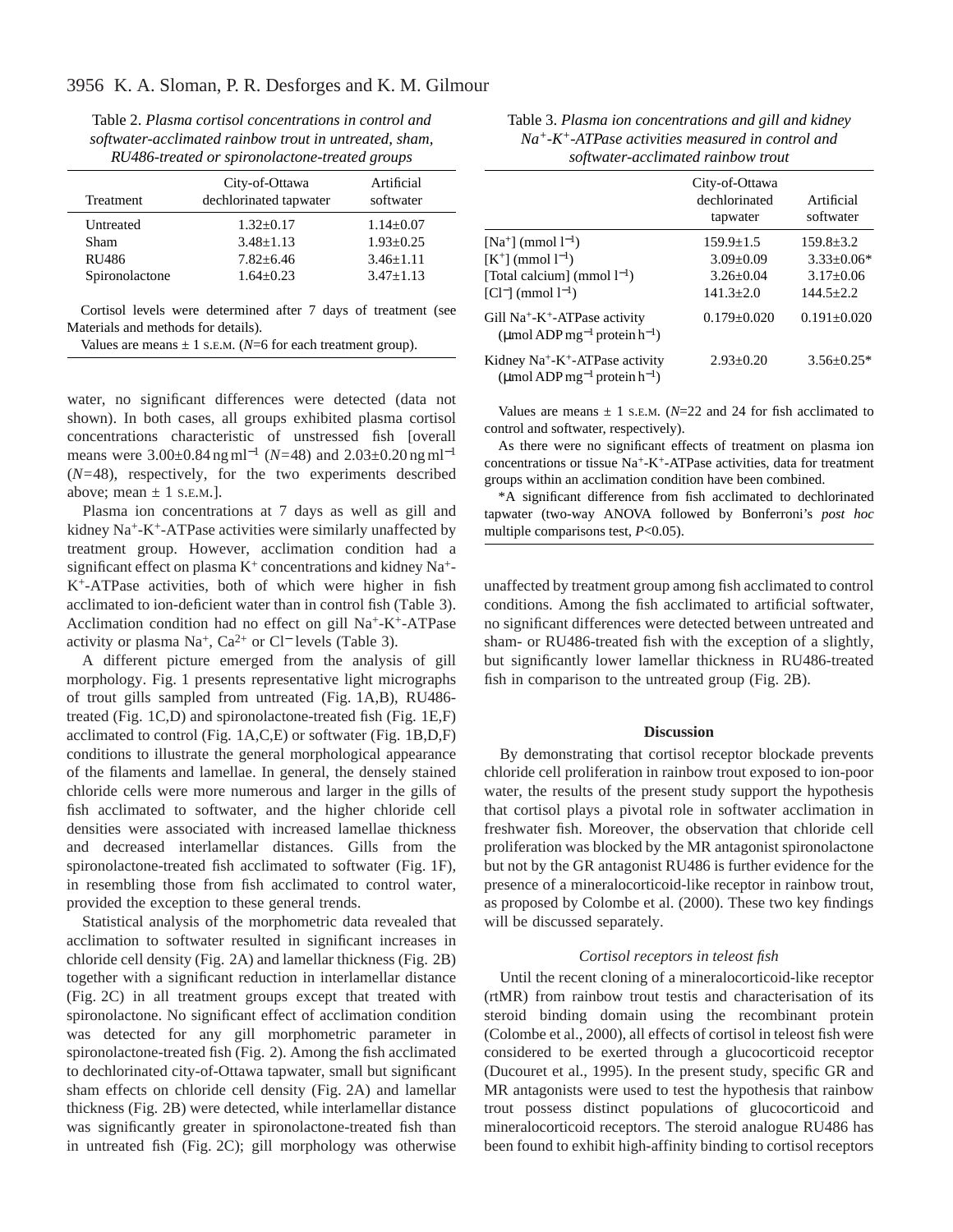

*Cortisol receptors and chloride cell proliferation* 3957

Fig. 1. Representative light micrographs of trout gills showing filament and lamellae from untreated (A,B), RU486-treated (C,D) and spironolactone-treated (E,F) fish acclimated to dechlorinated city-of-Ottawa tapwater (control; A,C,E) or artificial softwater (B,D,F) for 7 days. Chloride cells, which are densely stained, have proliferated over the entire surface of the gill epithelium of the softwateracclimated fish, with the exception of those fish treated with spironolactone (F). Accompanying the chloride cell proliferation is an increase in lamellar thickness and a reduction in interlamellar distances. Chloride cells of fish acclimated to control conditions (A,C,E) and of spironolactone-treated fish acclimated to softwater (F) are smaller and far less numerous.

in several fish tissues (Lee and Bols, 1989; Pottinger, 1990), with a resultant blockade of glucocorticoid properties both *in vitro* (Lee and Bols, 1989; Dasmahapatra and Lee, 1993; Weyts et al., 1998) and *in vivo* (Vijayan and Leatherland, 1992; Vijayan et al., 1994; Reddy et al., 1995). In reviewing the usefulness of RU486 as an experimental tool, Mommsen et al. (1999) concluded that it was an excellent means of blocking GR-induced activities in fish systems. Interestingly, RU486 was also found to inhibit intestinal fluid uptake in Atlantic salmon smolts (Veillette et al., 1995), an example of a mineralocorticoid action of cortisol mediated by a GR. Spironolactone, by contrast, has been relatively little used in fish systems. A known MR antagonist in mammalian and amphibian systems (Delyani, 2000), spironolactone was found to be without effect on renal function in dogfish (Churchill et al., 1985) and to be ineffective in blocking dexamethasone-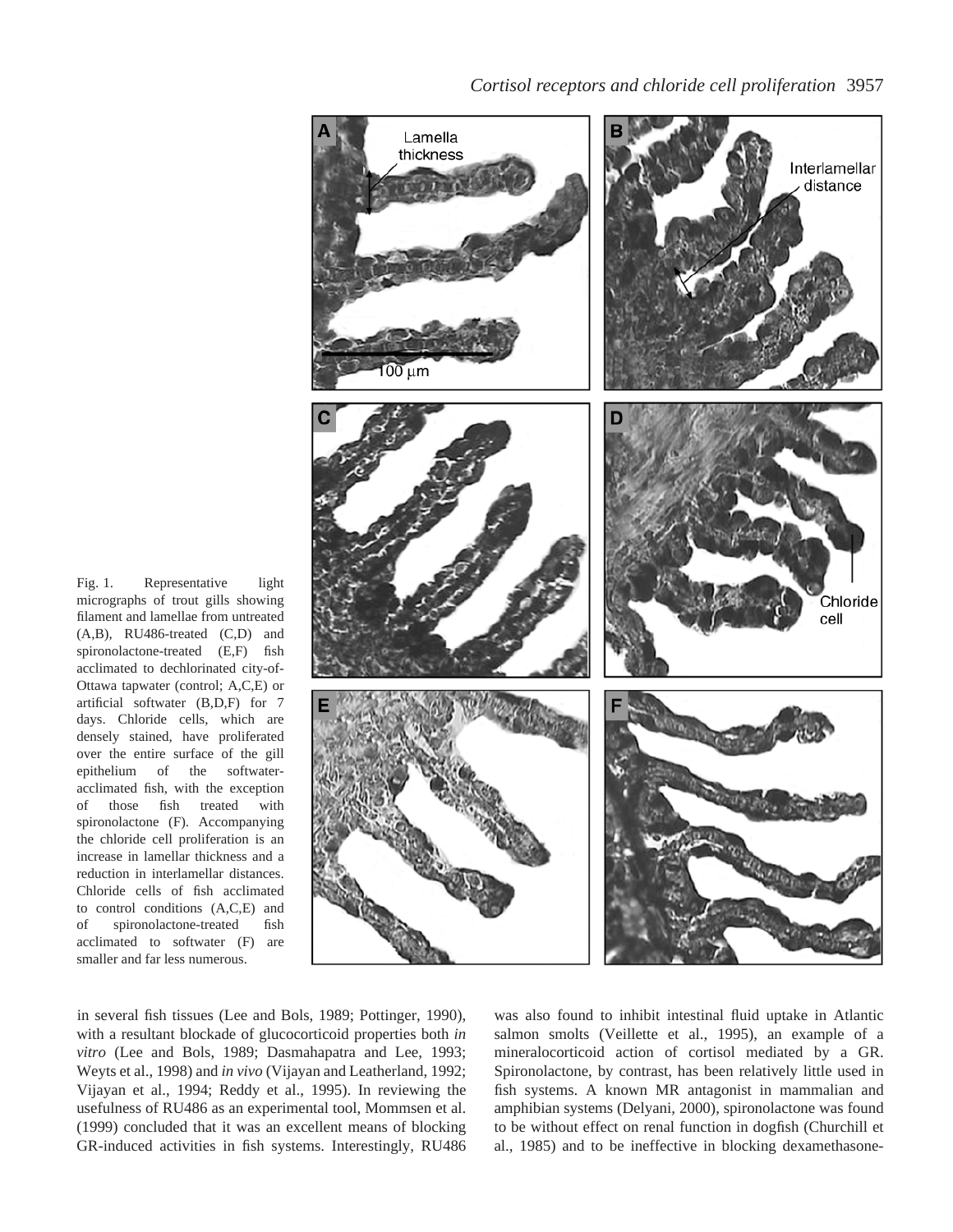



Fig. 2. The effect of acclimation condition (control *versus* softwater) and treatment (Untreated, Sham, RU486-treated and spironolactonetreated, Spiron.) on morphometric measurements for rainbow trout gills. (A) Chloride cell density, (B) lamellar thickness, (C) interlamellar distance. Values are means  $\pm$  1 s.E.M. ( $N=4$  for each group). \*A significant difference between control and softwateracclimated fish within the same treatment group; † a significant difference within an acclimation condition (control or softwater) from the untreated group (two-way ANOVA followed by Bonferroni's *post hoc* multiple comparisons test, *P<*0.05).

induced effects in trout hepatocytes (Dasmahapatra and Lee, 1993). In the present study, however, the chloride cell proliferation induced by acclimation to ion-deficient water (see below) was blocked by treatment with spironolactone but not RU486 (Figs 1, 2). This result therefore provides the first physiological evidence in a teleost fish of a mineralocorticoid action of cortisol mediated by a mineralocorticoid-like receptor.

Assuming a branchial location for the mineralocorticoid-like receptor involved in mediating chloride cell proliferation, it is likely that the rtMR is co-expressed with a GR. Receptor assays have revealed the presence of GR activity in the gills of several fish species, including rainbow trout (Sandor et al., 1984; Weisbart et al., 1987; Maule and Schreck, 1990; Shrimpton and McCormick, 1998; Shrimpton and McCormick, 1999; Marsigliante et al., 2000). The corticosteroid receptor activity in these studies has been identified as a GR on the basis of its steroid-binding characteristics, including the inability of aldosterone to compete significantly for binding sites (Sandor et al., 1984; Maule and Schreck, 1990). The fish GR has also been cloned (Ducouret et al., 1995), and GR gene expression has been detected in rainbow trout gills (Ducouret et al., 1995). *In situ* hybridisation and immunocytochemical studies were used to localise GR gene expression more specifically to chloride cells and, to a lesser extent, to pavement cells and undifferentiated cells in the interlamellar regions in the gills of chum salmon (Uchida et al., 1998).

Evidence that this branchial GR activity is involved in the mediation of the mineralocorticoid actions of cortisol has been obtained from studies of cortisol-induced branchial cellular changes *in vitro* (Bury et al., 1998). In addition, studies of the osmoregulatory changes associated with the transition from fresh water to sea water have been important in this regard. For example, changes in branchial GR activity have been detected during seawater adaptation (Weisbart et al., 1987; Marsigliante et al., 2000), as well as following treatment with hormones (such as growth hormone, cortisol) that tend to enhance seawater tolerance (Weisbart et al., 1987; Shrimpton and McCormick, 1998). Moreover, Shrimpton and McCormick (1999) have demonstrated that a strong correlation exists between GR concentration and the responsiveness of gill tissue to cortisol *in vitro*, where branchial Na<sup>+</sup>-K<sup>+</sup>-ATPase activity was used as the index of gill responsiveness to cortisol. While the evidence supporting the involvement of GRs in mediating the mineralocorticoid actions of cortisol is mounting, the impact of exposure to ion-poor water on branchial GR activity or GR gene expression does not yet appear to have been investigated.

The apparent involvement of a mineralocorticoid receptor in chloride cell proliferation indicated by the results of the present study, in conjunction with the evidence for branchial GRs and branchial GR involvement in salt/water balance, suggest that both MRs and GRs are present in teleost fish gills and that both are involved in mediating the mineralocorticoid effects of cortisol. While GRs have been localised to chloride cells, pavement cells and undifferentiated cells (Uchida et al., 1998), the cellular distribution of MRs remains to be determined. In addition, the different roles envisaged for chloride and pavement cells in ionic regulation (for a review, see Perry, 1997) raises the intriguing possibility of differential expression and/or regulation of GRs and MRs in different cell types. Clearly, the roles of the corticosteroid receptors in teleost ionic and osmotic regulation warrant further investigation.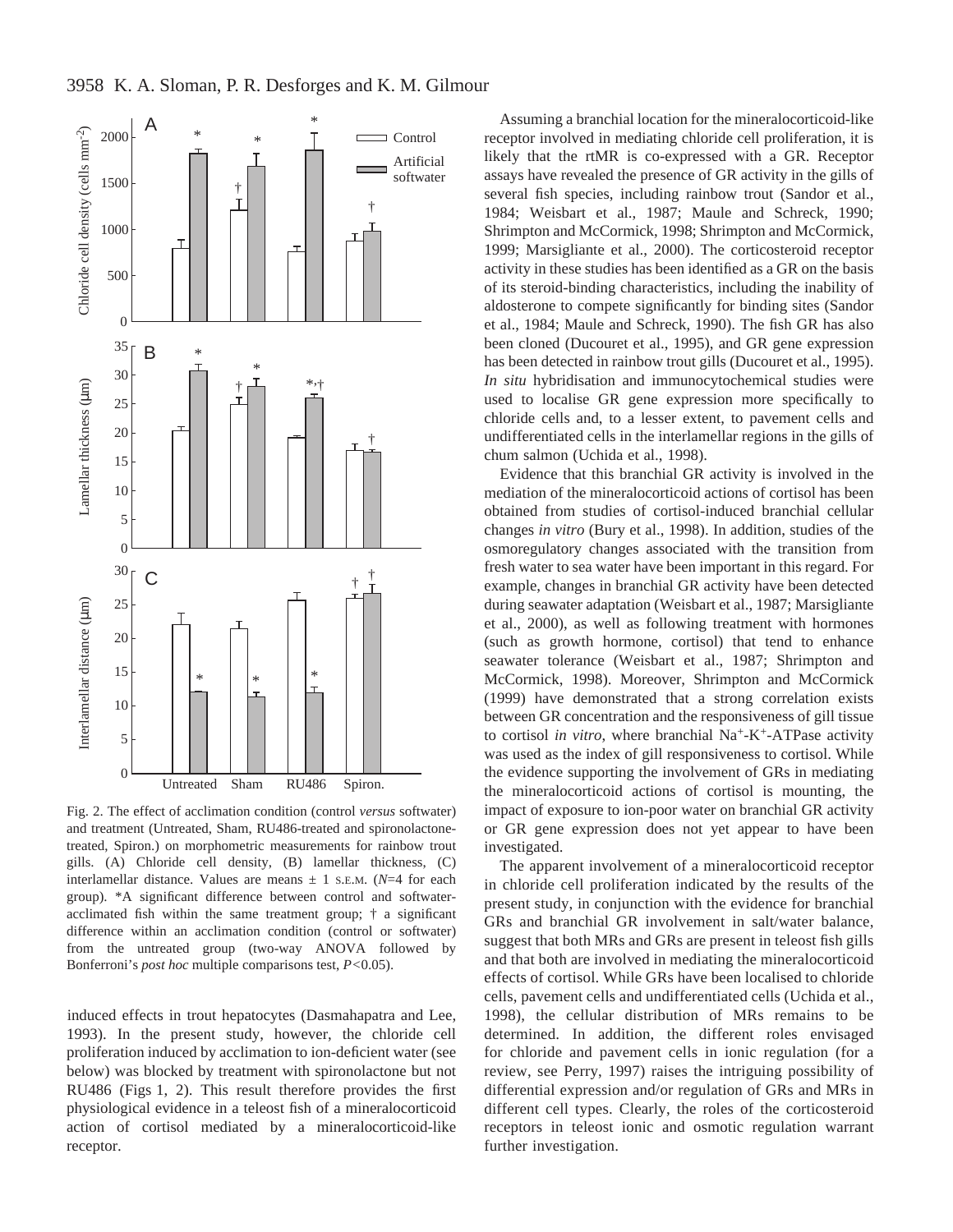# *Cortisol and chloride cell proliferation in ion-poor water*

Exposure of rainbow trout to ion-deficient water for 1 week elicited chloride cell proliferation (Fig. 2A), the response that was expected on the basis of previous studies (e.g. Perry and Wood, 1985; Avella et al., 1987; Perry and Laurent, 1989; Laurent et al., 1994; Greco et al., 1996). The increased density of the voluminous chloride cells, in turn, caused a marked increase in the lamellar thickness (Fig. 2B) and an associated narrowing of the interlamellar water channels (Fig. 2C); these consequences of chloride cell proliferation are similar to those reported by others (Bindon et al., 1994; Greco et al., 1996). In the present study, this well-characterised response was used to test the hypothesis that cortisol plays a role in stimulating chloride cell proliferation during exposure to ion-deficient water. Several previous studies have reported either transient (Perry and Wood, 1985; Perry and Laurent, 1989) or maintained (Flik and Perry, 1989) increases in plasma cortisol levels during exposure to ion-deficient water. Indeed, this mobilisation of cortisol is one of the factors on which the hypothesis that cortisol triggers chloride cell proliferation is based. However, no significant changes in plasma cortisol concentrations were detected in the present study. Both at the end of the acclimation period (Table 2) and at 24 h intervals throughout the exposure to ion-poor water, cortisol concentrations were at a level indicative of unstressed fish (typically <5 ng ml<sup>−</sup>1) (Gamperl et al., 1994; Pickering and Pottinger, 1995). It is possible that a transient increase occurred over the initial 24 h period during which water ion levels were adjusted, and that cortisol concentrations had returned to basal levels by the first sampling time. A rapid recovery of cortisol to basal levels is not unusual in response to an acute stressor, for example, see Pickering et al. (1982). Transient increases in plasma cortisol levels in response to treatment with the cortisol receptor antagonists may also have occurred owing to reduced stimulation of regulatory negative feedback pathways. Bernier et al. (1999) demonstrated that RU486 administration elicits an acute increase in plasma cortisol levels, but that cortisol concentrations return to resting values by 3 days after treatment, a time course that would account for the apparent lack of any effect of antagonist treatment on plasma cortisol concentrations found in the present (Table 2) and other studies (Vijayan et al., 1994; Reddy et al., 1995), but see Veillette et al. (1995). The overall lower levels of cortisol in the present study, compared to those reported previously for fish exposed to ion-deficient water (Perry and Wood, 1985; Perry and Laurent, 1989; Flik and Perry, 1989) may also reflect the generally less severe ionic challenge to which the fish were exposed, as well as the very gentle transition from normal to artificial softwater that was employed.

Although cortisol mobilisation was not detected in the present study, cortisol receptor blockade nevertheless prevented chloride cell proliferation (Figs 1, 2), clearly indicating the important role played by cortisol in this response to ionoregulatory challenge. Exposure of rainbow trout to water deficient in NaCl,  $Ca^{2+}$ , or both, results initially in pronounced ion losses to the environment caused by reductions in ion influx

rates (McDonald and Rogano, 1986; Perry and Laurent, 1989; Flik and Perry, 1989). After hours to days of exposure, however, net ion fluxes gradually return to normal values, largely through a restoration of ion influx rates that is correlated with chloride cell proliferation (Perry and Wood, 1985; Perry and Laurent, 1989).  $Na^+ - K^+ - ATP$ ase has been localised to chloride cells (McCormick, 1995; Perry, 1997), in accordance with their role in ion uptake, and therefore it might be expected that chloride cell proliferation would be accompanied by increases in branchial  $Na^+$ -K<sup>+</sup>-ATPase activity. Additionally, increases in both Na+-K+-ATPase activity and chloride cell number have been detected in fish treated with cortisol (Dang et al., 2000). However, while Flik and Perry (1989) reported an increase in branchial Na+-K+-ATPase activity in rainbow trout after 8 days exposure to  $Ca^{2+}$ -deficient water, no impact of ionpoor water on gill Na+-K+-ATPase activity was detected in the present study (Table 3) or by McCormick (1995). By contrast, kidney Na<sup>+</sup>-K<sup>+</sup>-ATPase activity in the present study was significantly increased by exposure to ion-deficient water (Table 3). McDonald and Rogano (1986) reported a significant decrease in renal NaCl excretion in rainbow trout after 9 days of softwater acclimation and suggested that it might be attributable to an increase in tubular NaCl reabsorption rates. Elevation of renal  $Na^+K^+ATP$ ase activity could provide one mechanism by which such an enhancement of tubular NaCl reabsorption might be accomplished.

Depending on the ion, the severity of the ionoregulatory challenge and the extent to which acclimation has occurred, plasma ion levels may remain depressed during exposure to ion-deficient water (e.g. McDonald and Rogano, 1986; Avella et al., 1987; Perry and Laurent, 1989; Flik and Perry, 1989; Greco et al., 1995), or may be maintained at or restored to normal values by the adaptational responses (e.g. Perry and Wood, 1985; Avella et al., 1987; Greco et al., 1995), as was the case in the present study for Na+, Ca2+ and Cl<sup>−</sup> levels (Table 3). The increased plasma  $K^+$  concentration of softwateracclimated fish, while statistically significant (Table 3), was unlikely to have been of physiological significance. Perhaps surprisingly, even the softwater-acclimated spironolactonetreated fish, which did not exhibit chloride cell proliferation, maintained plasma ion levels that were not significantly different from control values. It is possible that, in the absence of chloride cell proliferation, other mechanisms may allow ionic homeostasis to be maintained. For example, a substantial decrease in branchial ion efflux rates in trout exposed to softwater was reported by McDonald and Rogano (1986), together with reductions in urine flow rate and renal NaCl excretion; the net effect of these adjustments would be to minimise ion losses. Dietary ion intake may also provide a means of compensating for ionoregulatory disturbances, e.g. D'Cruz et al. (1998).

In conclusion, the results of the present study clearly indicate that softwater-induced chloride cell proliferation is mediated by activation of a mineralocorticoid-like receptor. What is perhaps less clear, given the failure to detect cortisol mobilization in the present study, is the agent that stimulates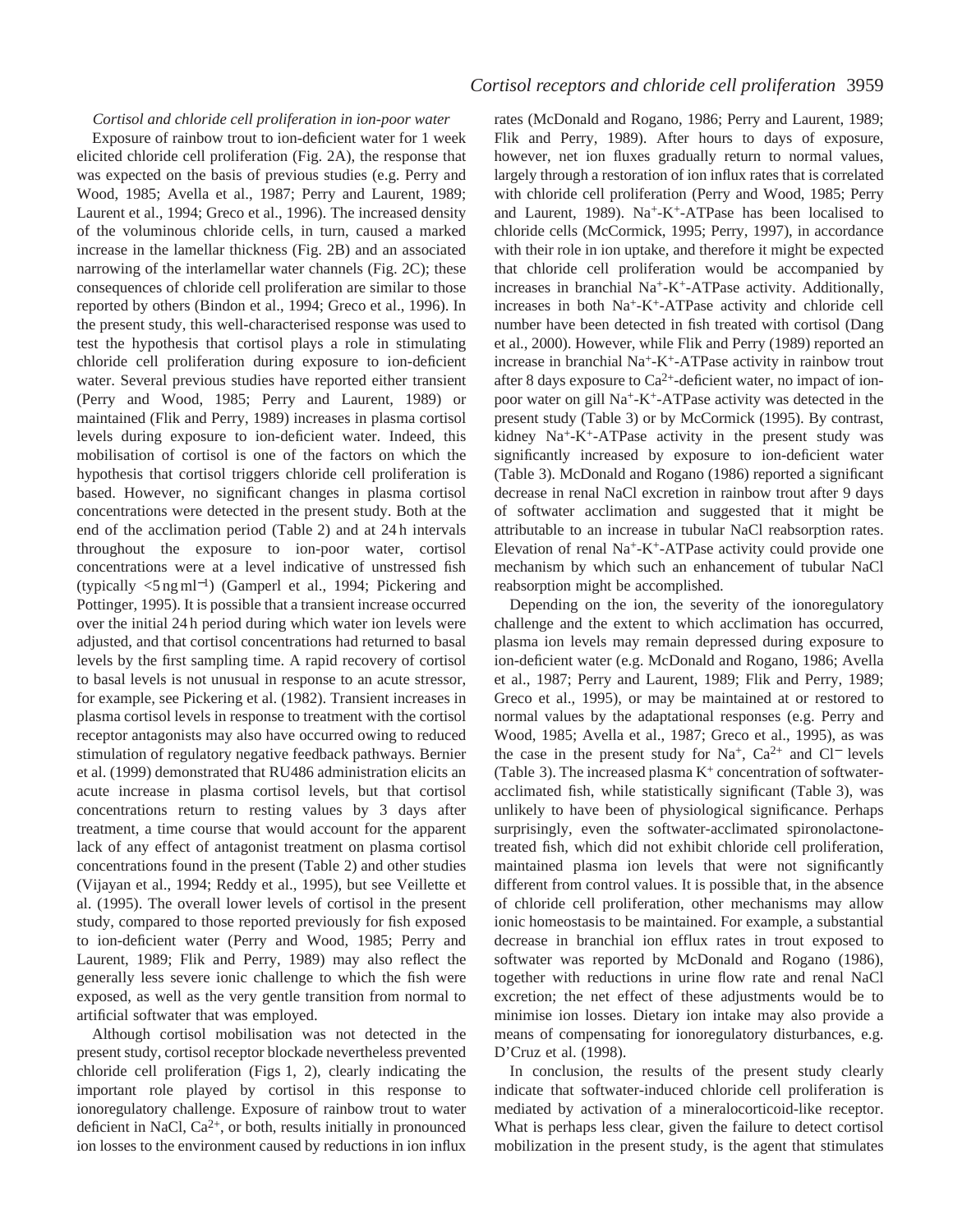# 3960 K. A. Sloman, P. R. Desforges and K. M. Gilmour

these receptors. The simplest explanation is that MRs are activated by cortisol acting in a mineralocorticoid capacity and that a transient (within 24 h of lowering ion levels) elevation of plasma cortisol levels triggers chloride cell proliferation. In this context it is notable that Laurent et al. (1994) detected significant effects of a single injection of cortisol 12–24 h after administration. A second possibility is that exposure to iondeficient water elicits MR-upregulation *via* an as-yetunidentified signal transduction pathway and that the resultant MRs then respond to (existing) circulating levels of cortisol. The documented labile nature of GRs in fish gills (e.g. Shrimpton and McCormick, 1998, 1999) and the high affinity for cortisol of the mineralocorticoid-like receptor from trout testis ( $K_d$ =1.9 nmol l<sup>-1</sup> or 0.9 ng ml<sup>-1</sup>; Colombe et al., 2000) lend credence to this possibility. Thirdly, other hormones may be involved. Both growth hormone and insulin-like growth factor-I are known to have effects on the branchial epithelium (e.g. Seidelin and Madsen, 1999). Disentangling the potential role that these and/or other hormones play in eliciting chloride cell proliferation in fish exposed to ion-deficient water will require a better understanding of the linkages among the different hormone systems. Clearly, the hypothesis that two populations of cortisol receptors exist in fish gills, and that the abundance and type of cortisol receptors available contribute to regulating the physiological effects of cortisol, warrants further investigation. The branchial localisation of MRs is a critical first step in this process.

The authors would like to thank Cheryl Szebedinszky and Dr Steve Perry for help with sampling fish, Bill Fletcher for help with fish husbandry and Dr Scott Kelly and Angel Sing for help with Na+-K+-ATPase assays. Dr Nic Bury and Dr Steve McCormick are thanked for advice on RU486 and spironolactone. Dr Alan Taylor and Dr Neil Metcalfe and two anonymous referees are thanked for their comments on the manuscript. K.A.S. was in receipt of a studentship from the Natural Environment Research Council (UK) and a travel award from Boehringer Ingelheim Fonds during this study. This study was funded by Natural Sciences and Engineering Research Council (NSERC) of Canada research and equipment grants to K.M.G.

#### **References**

- **Agarwal, M. K. and Mirshahi, M.** (1999). General overview of mineralocorticoid hormone action. *Pharmacol. Ther.* **84**, 273–326.
- **Arriza, J. L., Weinberger, C., Cerelli, G., Glaser, T. M., Handelin, B. L., Housman, D. E. and Evans, R. M.** (1987). Cloning of human mineralocorticoid receptor complementary DNA: structural and functional kinship with the glucocorticoid receptor. *Science* **237**, 268–275.
- **Avella, M., Masoni, A., Bornancin, M. and Mayer-Gostan, N.** (1987). Gill morphology and sodium influx in the rainbow trout (*Salmo gairdneri*) acclimated to artificial freshwater environments. *J. Exp. Zool.* **241**, 159–169.
- Bern, H. A. and Madsen, S. S. (1992). A selective survey of the endocrine system of the rainbow trout (*Oncorhynchus mykiss*) with emphasis on the hormonal regulation of ion balance. *Aquaculture* **100**, 237–262.
- **Bernier, N. J., Lin, X. and Peter, R. E.** (1999). Differential expression of corticotropin-releasing factor (CRF) and urotensin I precursor genes, and evidence of CRF gene expression regulated by cortisol in goldfish brain. *Gen. Comp. Endocrinol.* **116**, 461–477.
- **Bindon, S. D., Fenwick, J. C. and Perry, S. F.** (1994). Branchial chloride cell proliferation in the rainbow trout, *Oncorhynchus mykiss*: implications for gas transfer. *Can. J. Zool.* **72**, 1395–1402.
- **Bury, N. R., Jie, L., Flik, G., Lock, R. A. C. and Wendelaar Bonga, S. E.** (1998). Cortisol protects against copper induced necrosis and promotes apoptosis in fish gill chloride cells *in vitro*. *Aquat. Toxicol.* **40**, 193–202.
- **Churchill, P. C., Malvin, R. L. and Churchill, M. C.** (1985). Lack of renal effects of DOCA, ACTH, spironolactone, and angiotensin II in *Squalus acanthias*. *J. Exp. Zool.* **234**, 17–22.
- **Colombe, L., Fostier, A., Bury, N. R., Pakdel, F. and Guiguen, Y.** (2000). A mineralocorticoid-like receptor in the rainbow trout, *Oncorhynchus mykiss*: cloning and characterization of its steroid binding domain. *Steroids* **65**, 319–328.
- **D'Cruz, L. M., Dockray, J. J., Morgan, I. J. and Wood, C. M.** (1998). Physiological effects of sublethal acid exposure in juvenile rainbow trout on a limited or unlimited ration during a simulated global warming scenario. *Physiol. Zool.* **71**, 359–376.
- **Dang, Z., Balm, P. H. M., Flik, G., Wendelaar Bonga, S. E. and Lock, R.** A. C. (2000). Cortisol increases Na<sup>+</sup>/K<sup>+</sup>-ATPase density in plasma membranes of gill chloride cells in the freshwater tilapia *Oreochromis mossambicus*. *J. exp. Biol.* **203**, 2349–2355.
- **Dasmahapatra, A. K. and Lee, P. C.** (1993). Down regulation of CYP 1A1 by glucocorticoids in trout hepatocytes in vitro. *In Vitro Cell. Dev. Biol.* **29A**, 643–648.
- **Delyani, J. A.** (2000). Mineralocorticoid receptor antagonists: the evolution of utility and pharmacology. *Kidney Int.* **57**, 1408–1411.
- **Ducouret, B., Tujague, M., Ashraf, J., Mouchel, N., Servel, N., Valotaire, Y. and Thompson, E. B.** (1995). Cloning of a teleost fish glucocorticoid receptor shows that it contains a deoxyribonucleic acid-binding domain different from that of mammals. *Endocrinol.* **136**, 3774–3783.
- Flik, G. and Perry, S. F. (1989). Cortisol stimulates whole body calcium uptake and the branchial calcium pump in freshwater rainbow trout. *J. Endocrinol.* **120**, 75–82.
- **Gamperl, A. K., Vijayan, M. M. and Boutilier, R. G.** (1994). Experimental control of stress hormone levels in fishes: techniques and applications. *Rev. Fish Biol. Fish.* **4**, 215–255.
- **Greco, A. M., Fenwick, J. C. and Perry, S. F.** (1996). The effects of softwater acclimation on gill structure in the rainbow trout *Oncorhynchus mykiss*. *Cell Tiss. Res.* **285**, 75–82.
- **Greco, A. M., Gilmour, K. M., Fenwick, J. C. and Perry, S. F.** (1995). The effects of softwater acclimation on respiratory gas transfer in the rainbow trout *Oncorhynchus mykiss*. *J. exp. Biol.* **198**, 2557–2567.
- Laurent, P., Dunel-Erb, S., Chevalier, C. and Lignon, J. (1994). Gill epithelial cell kinetics in a freshwater teleost, *Oncorhynchus mykiss* during adaptation to ion-poor water and hormonal treatments. *Fish Physiol. Biochem.* **13**, 353–370.
- **Laurent, P. and Perry, S. F.** (1990). Effects of cortisol on gill chloride cell morphology and ionic uptake in the freshwater trout, *Salmo gairdneri*. *Cell Tiss. Res.* **259**, 429–442.
- **Laurent, P. and Perry, S. F.** (1991). Environmental effects on fish gill morphology. *Physiol. Zool.* **64**, 4–25.
- **Lee, L. E. J. and Bols, N. C.** (1989). The corticosteroid receptor and the action of various steroids in rainbow trout fibroblasts. *Gen. Comp. Endocrinol.* **74**, 85–95.
- **Madsen, S. S., Jensen, M. K., Nohr, J. and Kristiansen, K.** (1995). Expression of Na+-K+-ATPase in the brown trout, *Salmo trutta*: in vivo modulation by hormones and seawater. *Am. J. Physiol.* **269**, R1339–R1345.
- **Marshall, W. S., Emberley, T. R., Singer, T. D., Bryson, S. E. and McCormick, S. D.** (1999). Time course of salinity adaptation in a strongly euryhaline estuarine teleost, *Fundulus heteroclitus*: a multivariable approach. *J. exp. Biol.* **202**, 1535–1544.
- **Marsigliante, S., Barker, S., Jimenez, E. and Storelli, C.** (2000). Glucocorticoid receptors in the euryhaline teleost *Anguilla anguilla*. *Mol. Cell. Endocrinol.* **162**, 193–201.
- **Maule, A. G. and Schreck, C. B.** (1990). Glucocorticoid receptors in leukocytes and gill of juvenile coho salmon (*Oncorhynchus kisutch*). *Gen. Comp. Endocrinol.* **77**, 448–455.
- **McCormick, S. D.** (1993). Methods for nonlethal gill biopsy and measurement of Na+,K+-ATPase activity. *Can. J. Fish. Aquat. Sci.* **50**, 656–658.
- **McCormick, S. D.** (1995). Hormonal control of gill Na +,K+-ATPase and chloride cell function. In *Cellular and Molecular Approaches to Fish Ionic Regulation* (ed. C. M. Wood and T. J. Shuttleworth), pp. 285–315. San Diego: Academic Press.